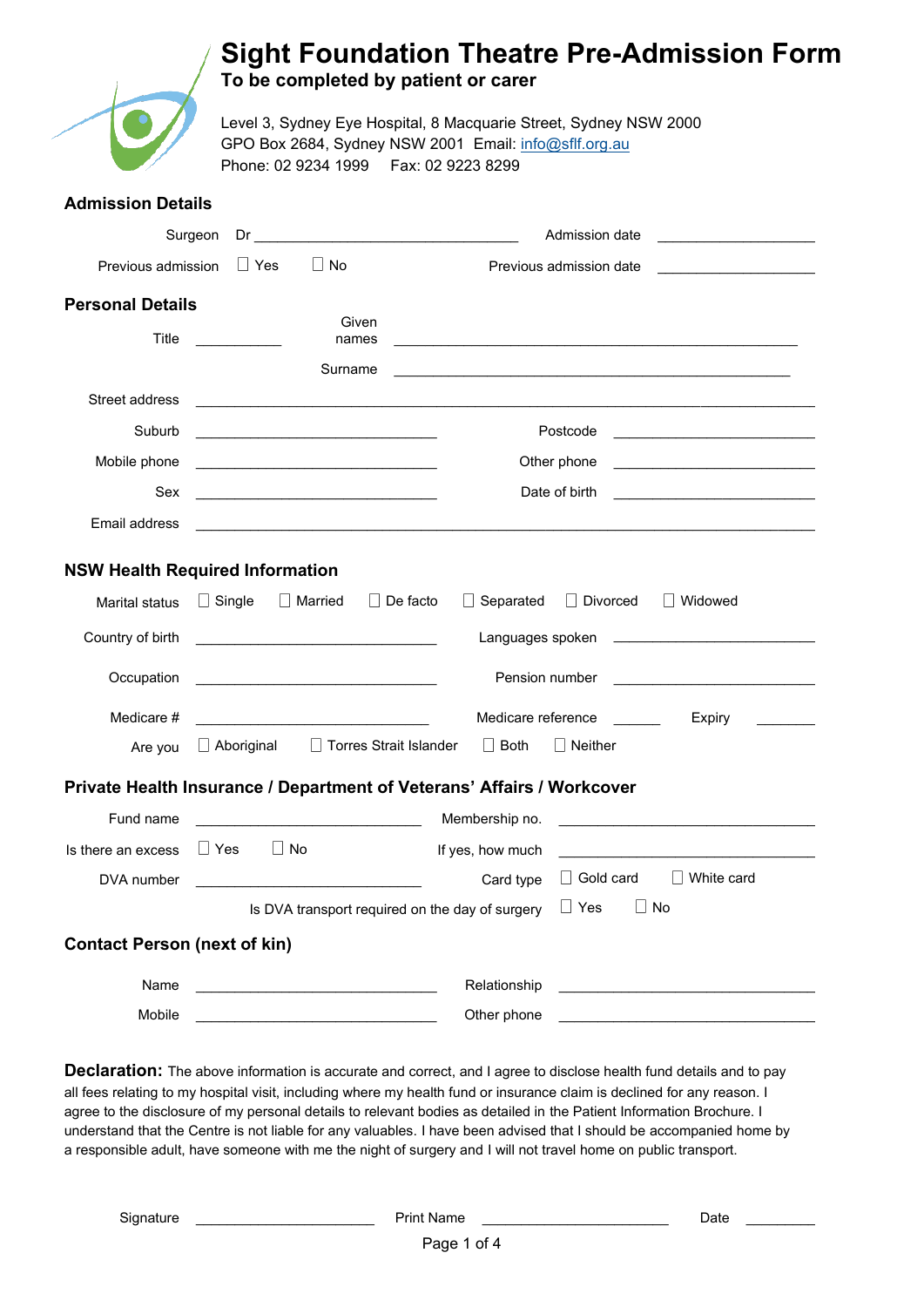# **Sight Foundation Theatre Patient History**

#### **To be completed by patient or carer**

| Phone: 02 9234 1999                                                          | Level 3, Sydney Eye Hospital, 8 Macquarie Street, Sydney NSW 2000<br>Fax: 02 9223 8299<br>Email: info@sflf.org.au     |                                    |               | GPO Box 2684, Sydney NSW 2001   |
|------------------------------------------------------------------------------|-----------------------------------------------------------------------------------------------------------------------|------------------------------------|---------------|---------------------------------|
| <b>Medical History</b>                                                       | Please tick any boxes below that apply to you                                                                         |                                    |               |                                 |
| $\Box$ Leg ulcers                                                            | $\Box$ Kidney problems                                                                                                | Blood clots/embolus                |               | $\Box$ Asthma                   |
| $\Box$ Pacemaker                                                             | $\Box$ Sleep apnoea                                                                                                   | $\Box$ Bleeding or bruising        |               | $\Box$ Arthritis                |
| Other prosthesis                                                             | $\Box$ Creutzfeldt Jakob Disease                                                                                      | $\Box$ Growth hormone              |               | $\Box$ Mental health disorder   |
| Contact dermatitis                                                           | $\Box$ Glaucoma                                                                                                       | $\Box$ Organ transplant            |               | $\Box$ Persistent cough         |
| $\Box$ Latex/rubber allergy                                                  | $\Box$ Tobacco user                                                                                                   | $\Box$ Recent dental work          |               | $\Box$ Infectious viral illness |
| $\Box$ Pregnant                                                              | $\Box$ Stroke                                                                                                         | Tuberculosis                       |               | $\Box$ Seizures                 |
| Dura mater graft                                                             | $\Box$ High blood pressure                                                                                            | Pressure injury<br>$\perp$         |               | $\Box$ Spina bifida             |
| $\Box$ Other, please specify:                                                | <u> 1980 - Jan James James, martin amerikan basar dan bagi dan bagi dalam basar dan bagi dalam bagi dalam bagi da</u> |                                    |               |                                 |
| How much do you weigh?                                                       |                                                                                                                       |                                    |               | kg                              |
| Are you at risk of falling or fainting?                                      |                                                                                                                       |                                    | $\Box$ Yes    | $\Box$ No                       |
| Do you have diabetes?                                                        |                                                                                                                       |                                    | $\Box$ Type I | $\Box$ Type II<br>$\Box$ No     |
| Do you have vision in both eyes?                                             |                                                                                                                       |                                    | $\Box$ Yes    | $\Box$ No                       |
| Do you have any issues with your heart?                                      |                                                                                                                       |                                    | $\Box$ Yes    | $\Box$ No                       |
| Do you have an advance care plan or other treatment limiting order?          |                                                                                                                       |                                    | $\Box$ Yes    | $\Box$ No                       |
| Do you or your family have a history of rapid onset dementia or memory loss? |                                                                                                                       |                                    | $\Box$ Yes    | $\Box$ No                       |
| Have you or your family ever experienced problems with anaesthetics?         |                                                                                                                       |                                    | $\Box$ Yes    | $\Box$ No                       |
|                                                                              | Do you have any allergies, or have you ever had an adverse reaction to medication?                                    |                                    | $\Box$ Yes    | $\Box$ No                       |
| Allergy details                                                              |                                                                                                                       |                                    |               |                                 |
| Are you currently taking Warfarin?                                           | $\Box$ Yes<br>$\Box$ No                                                                                               | If yes, latest INR result and date |               |                                 |
| List any current or recent illnesses                                         |                                                                                                                       |                                    |               |                                 |
| List recent operations and dates                                             |                                                                                                                       |                                    |               |                                 |
| <b>Medications</b>                                                           | Please list all medications and complementary medications you are currently taking                                    |                                    |               |                                 |
| <b>Drug</b>                                                                  |                                                                                                                       | <b>Dosage</b>                      |               | <b>Frequency</b>                |
|                                                                              |                                                                                                                       |                                    |               |                                 |
|                                                                              |                                                                                                                       |                                    |               |                                 |
|                                                                              |                                                                                                                       |                                    |               |                                 |

Please attach a further list of medication details if the above space is insufficient

 $\_$  ,  $\_$  ,  $\_$  ,  $\_$  ,  $\_$  ,  $\_$  ,  $\_$  ,  $\_$  ,  $\_$  ,  $\_$  ,  $\_$  ,  $\_$  ,  $\_$  ,  $\_$  ,  $\_$  ,  $\_$  ,  $\_$  ,  $\_$  ,  $\_$  ,  $\_$  ,  $\_$  ,  $\_$  ,  $\_$  ,  $\_$  ,  $\_$  ,  $\_$  ,  $\_$  ,  $\_$  ,  $\_$  ,  $\_$  ,  $\_$  ,  $\_$  ,  $\_$  ,  $\_$  ,  $\_$  ,  $\_$  ,  $\_$  ,

 $\mathsf{Signature}$   $\begin{array}{|l|} \hline \text{Signature} \end{array}$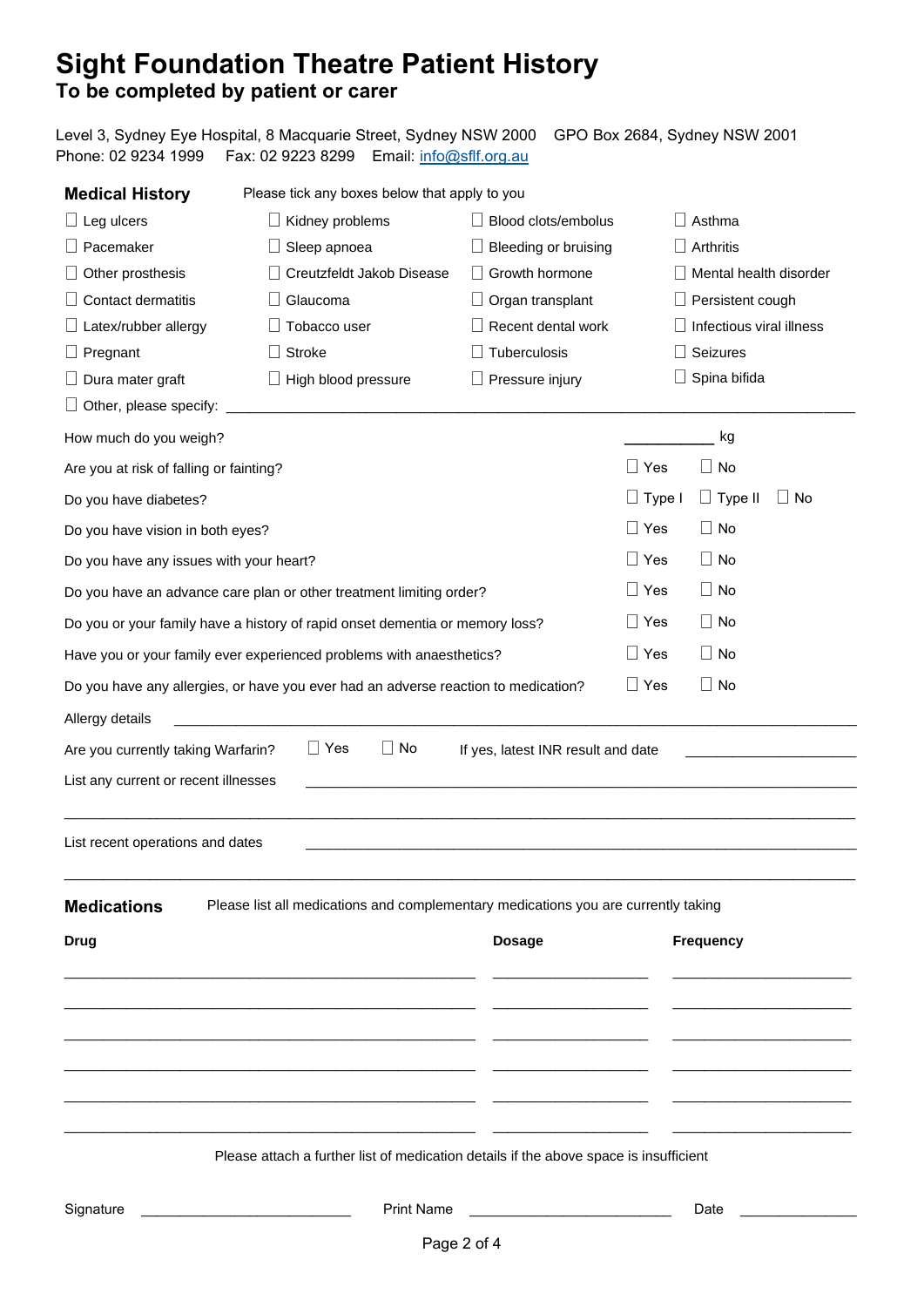## **Sight Foundation Theatre Treatment Request**

Level 3, Sydney Eye Hospital, 8 Macquarie Street, GPO Box 2684, Sydney NSW 2001 Phone: 02 9234 1999 Fax: 02 9223 8299 Email: [info@sflf.org.au](mailto:info@sightfoundationtheatre.org.au)

#### **SECTION A Provision of information to patient – To be completed by MEDICAL PRACTITIONER**

| I, Dr                                   | have informed my patient of the nature, likely results and                                              |
|-----------------------------------------|---------------------------------------------------------------------------------------------------------|
|                                         | material risks of the recommended procedure or treatment, as detailed below.                            |
| Reason for procedure                    |                                                                                                         |
| Recommended<br>site/procedure/treatment |                                                                                                         |
| <b>Practitioner Signature</b>           | Date<br>the contract of the contract of the contract of the contract of the contract of the contract of |

#### **SECTION B Patient informed consent – To be completed by PATIENT**

| Dr         |                                                                                                                                  | and I have discussed my present condition and the various                                                                                                                                                                                                                                                                                                                                                                                                       |  |  |
|------------|----------------------------------------------------------------------------------------------------------------------------------|-----------------------------------------------------------------------------------------------------------------------------------------------------------------------------------------------------------------------------------------------------------------------------------------------------------------------------------------------------------------------------------------------------------------------------------------------------------------|--|--|
|            | ways in which it may be treated. I understand or confirm that:                                                                   |                                                                                                                                                                                                                                                                                                                                                                                                                                                                 |  |  |
|            |                                                                                                                                  | The procedure or treatment carries some risks and complications may occur.                                                                                                                                                                                                                                                                                                                                                                                      |  |  |
| $\bullet$  |                                                                                                                                  | An anaesthetic, eye block, sedation or medicines may be needed, and these may have some risks.                                                                                                                                                                                                                                                                                                                                                                  |  |  |
| $\bullet$  |                                                                                                                                  | Additional procedures or treatments may be needed if the surgeon finds something unexpected.                                                                                                                                                                                                                                                                                                                                                                    |  |  |
|            | carried out with due professional care.                                                                                          | The procedure or treatment may not give the expected results, even though the procedure or treatment is                                                                                                                                                                                                                                                                                                                                                         |  |  |
|            |                                                                                                                                  | I understand the nature of the procedure and that undergoing the procedure or treatment carries risks.                                                                                                                                                                                                                                                                                                                                                          |  |  |
|            | I have had the opportunity to ask questions and I am satisfied with the explanations and answers in response to<br>my questions. |                                                                                                                                                                                                                                                                                                                                                                                                                                                                 |  |  |
|            | be related to this procedure or treatment.                                                                                       | My consent to this treatment includes consent for anaesthetics, blocks, medicines or other treatments that could                                                                                                                                                                                                                                                                                                                                                |  |  |
|            |                                                                                                                                  | Patients / next of kin / carers or other nominated substitute decision makers / legal guardians should confirm the<br>following with their health fund prior to admission or as soon as practicable after admission: reimbursement<br>rates for each of the expected charges in relation to the policy; if the planned admission or treatment is within a<br>waiting or exclusion period for the policy; and if there is a gap payment for the treatment.       |  |  |
| $\bullet$  | I may withdraw my consent.                                                                                                       | I am aware that the final account will represent the actual procedures performed and the actual length of stay,<br>and may not be confirmed until after discharge, when an additional amount may be payable as a result of any<br>variations. I understand that benefits from my health insurance fund or other compensation arrangements may<br>not fully cover the charges made by the Centre, and I hereby acknowledge my responsibility for any difference. |  |  |
|            |                                                                                                                                  |                                                                                                                                                                                                                                                                                                                                                                                                                                                                 |  |  |
|            | I authorise disclosure of information to                                                                                         |                                                                                                                                                                                                                                                                                                                                                                                                                                                                 |  |  |
| (optional) |                                                                                                                                  | Name and contact phone number of authorised person                                                                                                                                                                                                                                                                                                                                                                                                              |  |  |

| Signature |  |
|-----------|--|
|           |  |
|           |  |

 $\mathsf{Signature} \quad \overbrace{\phantom{ssym} }$